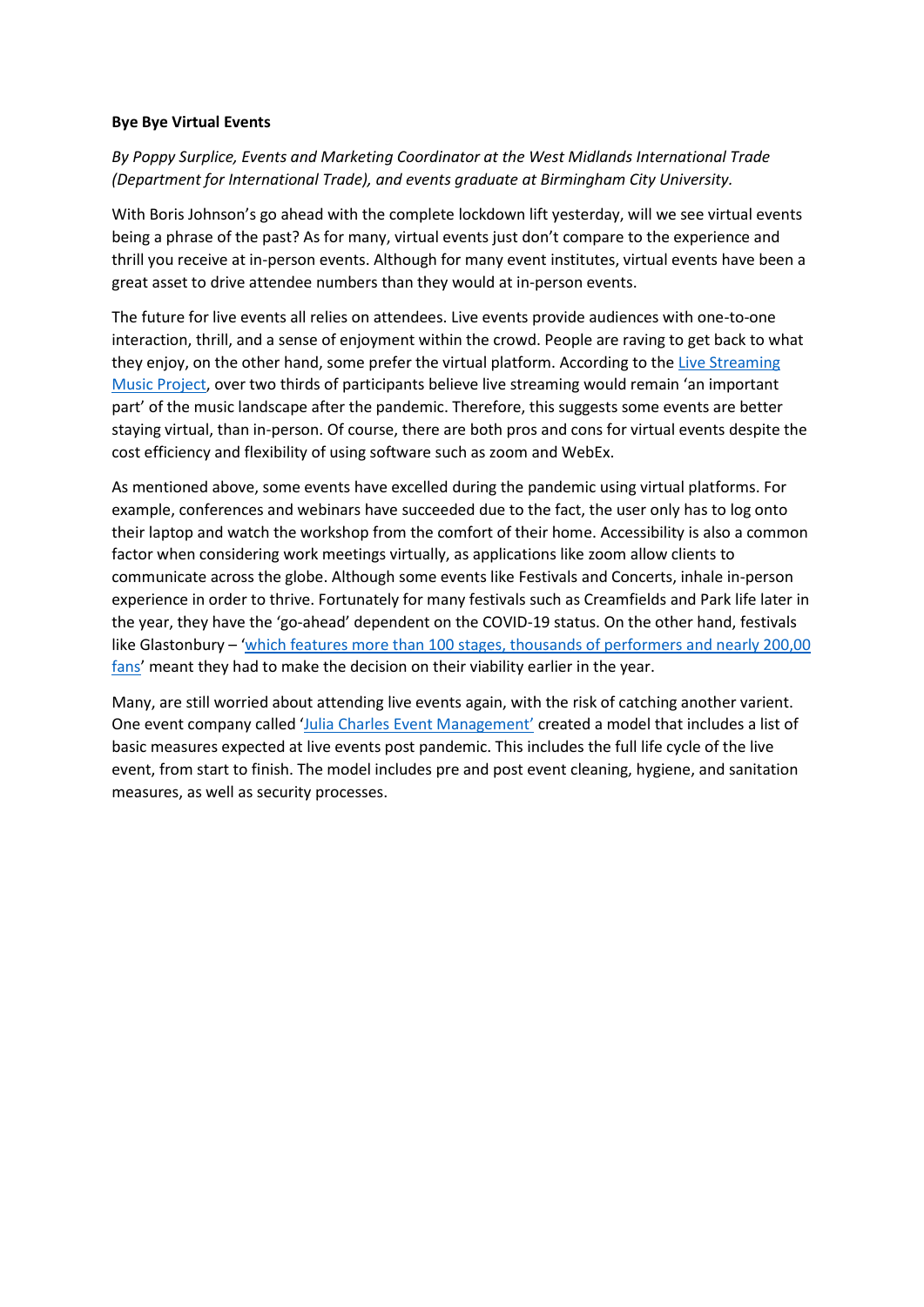

Luckily for some of us that graduated this year, we have managed to secure full time events positions within the West Midlands. I currently work at the Department for International Trade as an